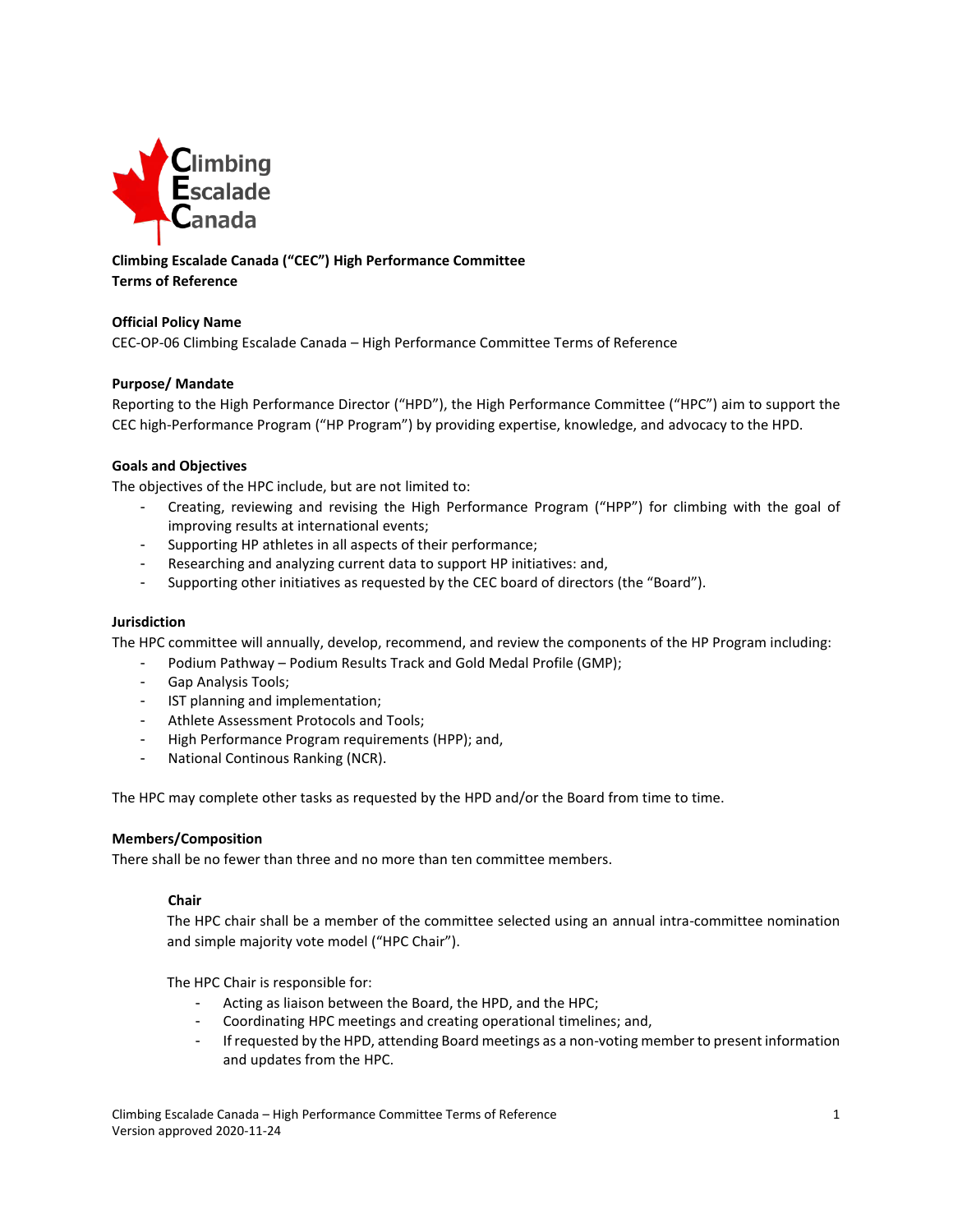Working groups may be established for special projects, as determined by the Committee.

From time to time the Committee may invite other individuals with subject matter knowledge to participate in and share their insights with the Committee, as deemed appropriate by the HPC.

#### **Membership Process**

The open call for applications shall be posted publicly on the CEC website no less than two (2) months before the term expiration of any committee member, with a deadline for applications no less than one (1) month before the term expiration of any committee member.

All individuals are welcome to join the HPC; however, preference shall be given to those experienced in high performance sports. The HPD, in their sole discretion, shall review the open call applications each year and recommend which of the applicants shall be appointed to the HPC. Selected committee members must be endorsed by the board of directors.

The Board in its sole discretion but preferably in conjunction with a recommendation from the HPD, may remove any member of the HPC, if any. Removal of members of the HPC may be conducted regardless of whether cause for removal is established, but must be conducted respectfully.

Members of the Board may apply and be appointed to the HPC ("**Regular Board HPC Member**") provided they comply with the terms of this policy and undertake to refrain from representing the Board at HPC meetings. Board members applying for membership on the HPC must not participate in or be present at the endorsement process conducted by the Board in relation to the membership of the HPC.

#### **Term of Membership**

All appointments have a maximum term of two (2) years, starting on June 1. The HPC Chair shall be responsible for ensuring the HPC composition is split such that roughly half of the members shall face expiring terms each year. The HPC Chair, in their sole discretion, may appoint certain HPC members for a one (1) year term in order to ensure compliance with the previous sentence.

Upon the expiration of their term of membership, committee members interested in serving for an additional consecutive term must re-apply via the open call for applications and be re-appointed by the HPD and Board. Prior involvement on the HPC does not guarantee an appointment to the HPC.

There are no limits to the number of consecutive terms for any one committee member.

#### **Accountability**

The HPC reports to, and is accountable to, the HPD.

#### **Work Methods/ Frequency**

#### **Work Methods**

All HPC work will utilize a shared learning approach with an emphasis on discussion and evidence-based decision making.

#### **Frequency**

Climbing Escalade Canada – High Performance Committee Terms of Reference 2 Version approved 2020-11-24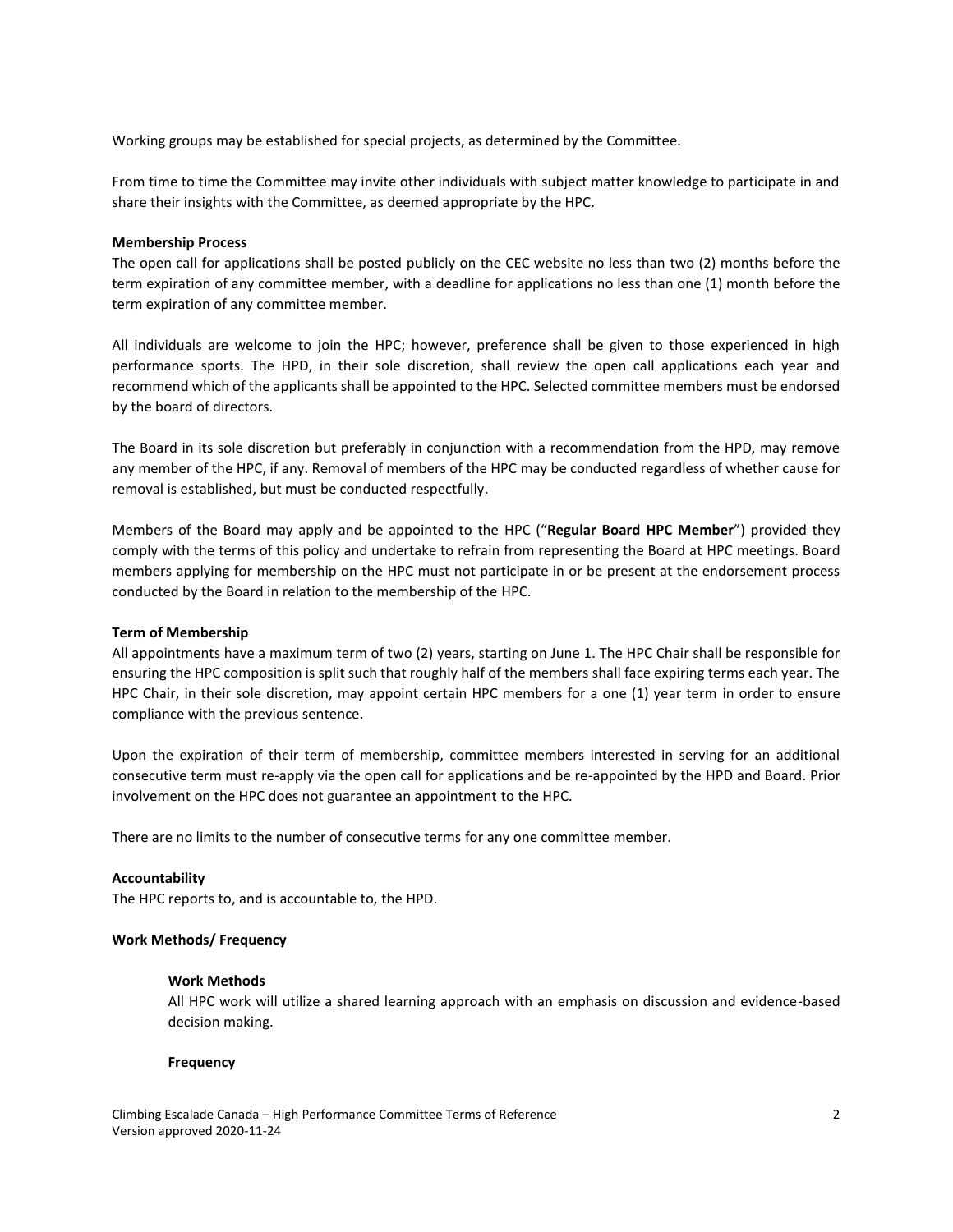The HPC shall hold at least 1 video call every quarter to set objectives and monitor progress on the completion of those objectives.

### **Meeting Process**

Every meeting must include:

- Meeting Chair Responsible for directing conversation and ensuring adherence to the agenda;
	- o Meeting chair may be someone other than the committee chair.
- Secretary Person appointed by the committee that is responsible for recording meeting minutes. Can be different or the same at each meeting.

#### **Consensus Model and Voting Rules**

Decisions made by the HPC should be made via a consensus decision-making model. A consensus decision-making model is a group decision-making process in which group members develop, and agree to support a decision in the best interest of the whole.

If consensus cannot be reached on decisions requiring a unified recommendation, a vote shall be taken pursuant to the following requirements:

- A minimum of 60% of committee or sub-committee members need to be in attendance or by proxy order to achieve quorum to conduct business.
- If quorum is met, an action shall require at least 75% approval of the members in attendance or by proxy at the meeting.
- If a committee member is unable to attend, they may assign a proxy in writing to vote on their behalf.
- If quorum is met, the members shall vote using the either of the following methods, as decided by the meeting chairperson:
	- o show of hands, or
	- o anonymous ballot, as decided by the chairperson of the meeting.
- Board representatives, if in attendance, are present to represent the Board's interest, and cannot cast a vote. They will cast a vote at the Board level if needed.
	- o For greater clarity, Regular Board HPC Members are not considered, and are not eligible to be, Board representatives for the purposes of this section. Accordingly, a Regular Board HPC Member may not represent the interests of the Board as a Board representative and therefore may cast a vote. If a Board representative is required or requested to attend a HPC meeting, a Board member other than the Regular Board HPC Member must attend.

#### **Reporting and Recommendations**

Reporting and recommendations shall be governed by the following rules:

- The HPC shall develop and provide recommendations, and share this with the chair of the committee and/or the HPD;
- Recommendations or approvals are then presented to the Board, and if required, will be voted on by the Board.

#### **Communications**

A group email and phone number list will be created for all members of the HPC. Email and phone lists are ONLY to be shared amongst the HPC members and must not be shared with anyone outside of the HPC unless express permission to do so is granted by the HPD.

The HPD must only approve the sharing of email or phone numbers in accordance with applicable privacy and antispam legislation.

Climbing Escalade Canada – High Performance Committee Terms of Reference 3 Version approved 2020-11-24